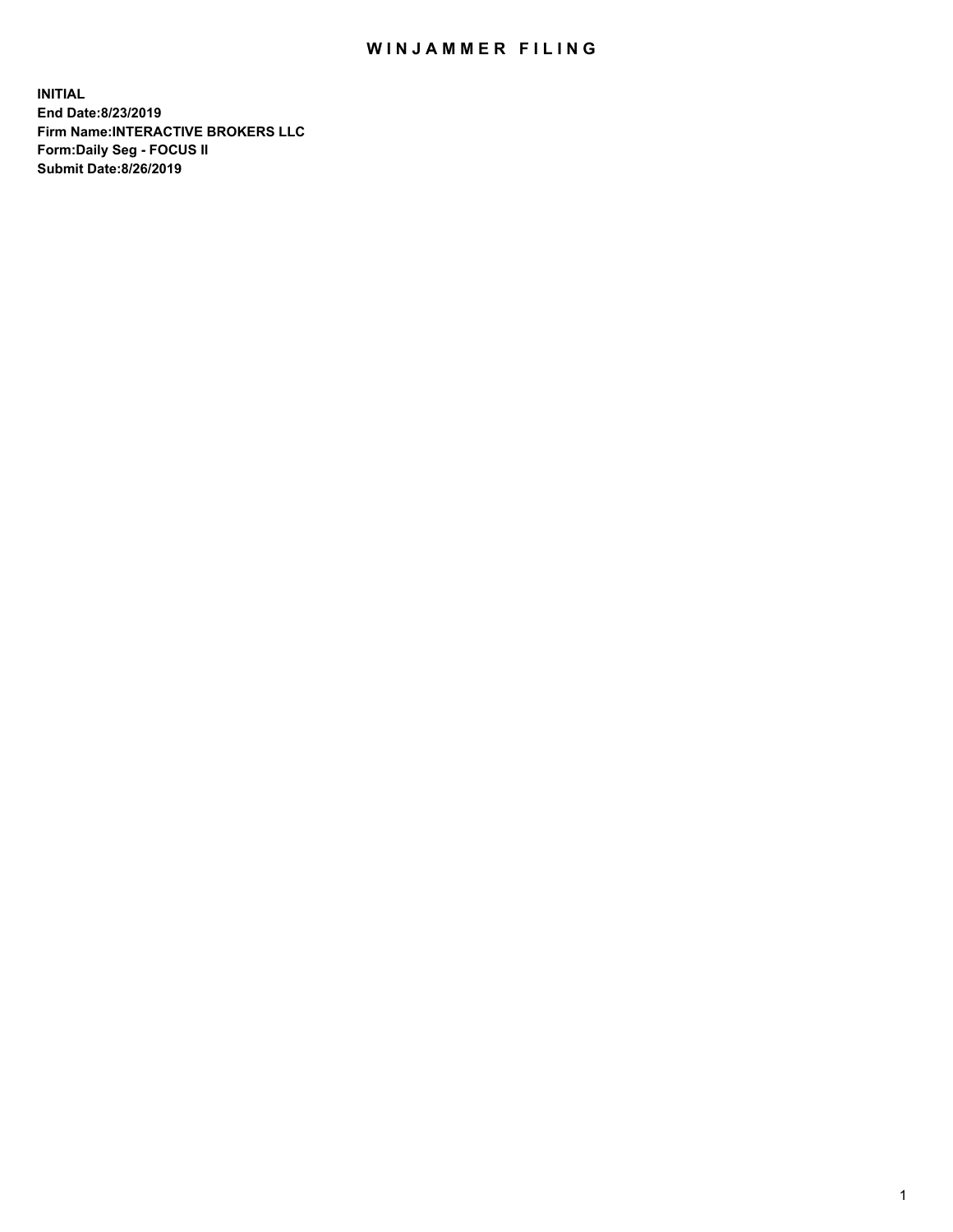**INITIAL End Date:8/23/2019 Firm Name:INTERACTIVE BROKERS LLC Form:Daily Seg - FOCUS II Submit Date:8/26/2019 Daily Segregation - Cover Page**

| Name of Company                                                                                                                                                                                                                                                                                                                | <b>INTERACTIVE BROKERS LLC</b>                                                                  |
|--------------------------------------------------------------------------------------------------------------------------------------------------------------------------------------------------------------------------------------------------------------------------------------------------------------------------------|-------------------------------------------------------------------------------------------------|
| <b>Contact Name</b>                                                                                                                                                                                                                                                                                                            | James Menicucci                                                                                 |
| <b>Contact Phone Number</b>                                                                                                                                                                                                                                                                                                    | 203-618-8085                                                                                    |
| <b>Contact Email Address</b>                                                                                                                                                                                                                                                                                                   | jmenicucci@interactivebrokers.c<br>om                                                           |
| FCM's Customer Segregated Funds Residual Interest Target (choose one):<br>a. Minimum dollar amount: ; or<br>b. Minimum percentage of customer segregated funds required:%; or<br>c. Dollar amount range between: and; or<br>d. Percentage range of customer segregated funds required between:% and%.                          | $\overline{\mathbf{0}}$<br>$\overline{\mathbf{0}}$<br>155,000,000 245,000,000<br>0 <sub>0</sub> |
| FCM's Customer Secured Amount Funds Residual Interest Target (choose one):<br>a. Minimum dollar amount: ; or<br>b. Minimum percentage of customer secured funds required:% ; or<br>c. Dollar amount range between: and; or<br>d. Percentage range of customer secured funds required between:% and%.                           | $\overline{\mathbf{0}}$<br>$\overline{\mathbf{0}}$<br>80,000,000 120,000,000<br>0 <sub>0</sub>  |
| FCM's Cleared Swaps Customer Collateral Residual Interest Target (choose one):<br>a. Minimum dollar amount: ; or<br>b. Minimum percentage of cleared swaps customer collateral required:% ; or<br>c. Dollar amount range between: and; or<br>d. Percentage range of cleared swaps customer collateral required between:% and%. | $\overline{\mathbf{0}}$<br>$\underline{\mathbf{0}}$<br>0 <sub>0</sub><br>0 <sub>0</sub>         |

Attach supporting documents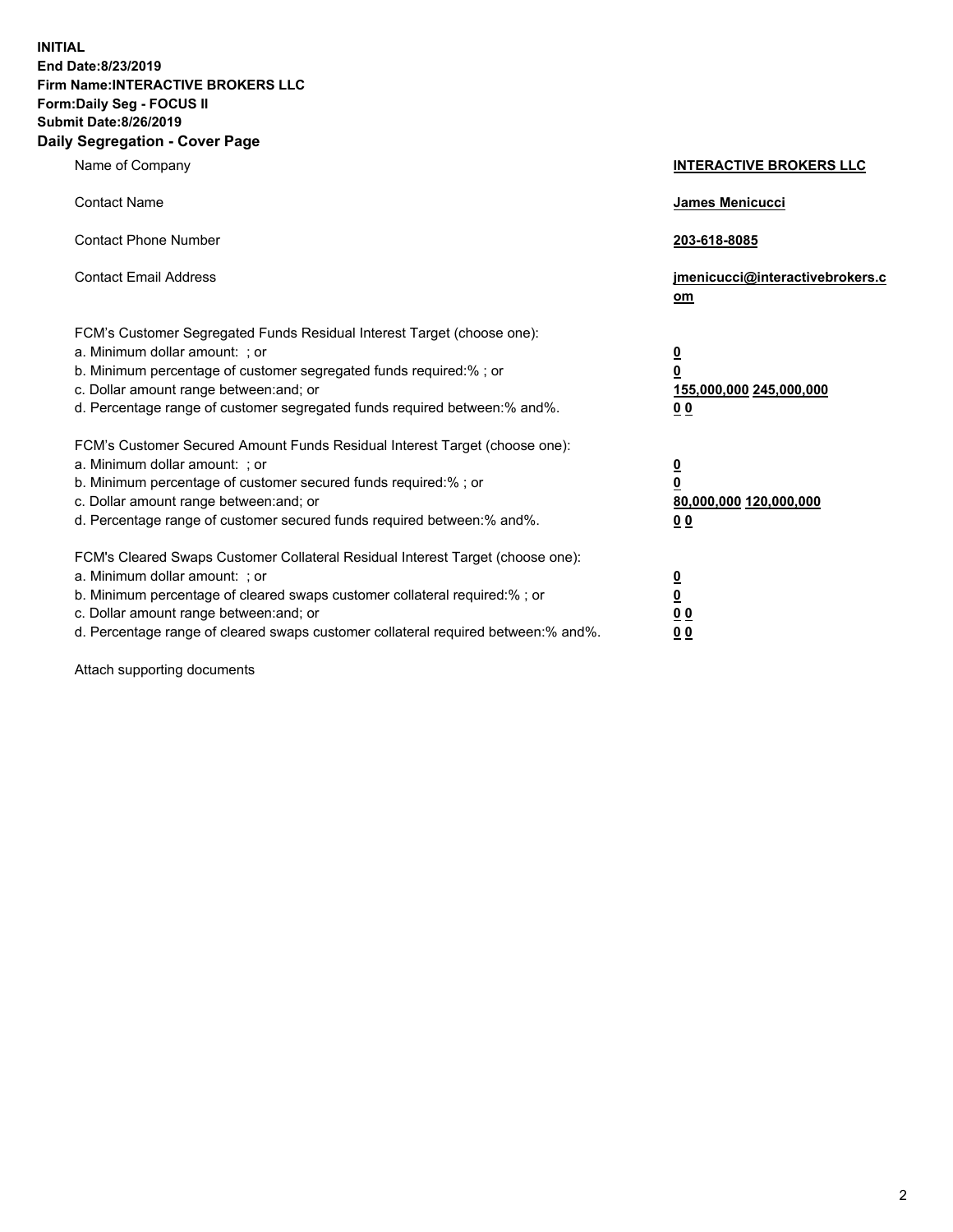## **INITIAL End Date:8/23/2019 Firm Name:INTERACTIVE BROKERS LLC Form:Daily Seg - FOCUS II Submit Date:8/26/2019 Daily Segregation - Secured Amounts**

|     | Dany Segregation - Secured Amounts                                                          |                                                      |
|-----|---------------------------------------------------------------------------------------------|------------------------------------------------------|
|     | Foreign Futures and Foreign Options Secured Amounts                                         |                                                      |
|     | Amount required to be set aside pursuant to law, rule or regulation of a foreign            | $0$ [7305]                                           |
|     | government or a rule of a self-regulatory organization authorized thereunder                |                                                      |
| 1.  | Net ledger balance - Foreign Futures and Foreign Option Trading - All Customers             |                                                      |
|     | A. Cash                                                                                     | 482,774,098 [7315]                                   |
|     | B. Securities (at market)                                                                   | $0$ [7317]                                           |
| 2.  | Net unrealized profit (loss) in open futures contracts traded on a foreign board of trade   | 16,041,537 [7325]                                    |
| 3.  | Exchange traded options                                                                     |                                                      |
|     | a. Market value of open option contracts purchased on a foreign board of trade              | 81,003 [7335]                                        |
|     | b. Market value of open contracts granted (sold) on a foreign board of trade                | -42,805 [7337]                                       |
| 4.  | Net equity (deficit) (add lines 1. 2. and 3.)                                               | 498,853,833 [7345]                                   |
| 5.  | Account liquidating to a deficit and account with a debit balances - gross amount           | 65,980 [7351]                                        |
|     | Less: amount offset by customer owned securities                                            | 0 [7352] 65,980 [7354]                               |
| 6.  | Amount required to be set aside as the secured amount - Net Liquidating Equity              | 498,919,813 [7355]                                   |
|     | Method (add lines 4 and 5)                                                                  |                                                      |
| 7.  | Greater of amount required to be set aside pursuant to foreign jurisdiction (above) or line | 498,919,813 [7360]                                   |
|     | 6.                                                                                          |                                                      |
|     | FUNDS DEPOSITED IN SEPARATE REGULATION 30.7 ACCOUNTS                                        |                                                      |
| 1.  | Cash in banks                                                                               |                                                      |
|     | A. Banks located in the United States                                                       | 75,423,727 [7500]                                    |
|     | B. Other banks qualified under Regulation 30.7                                              | 0 [7520] 75,423,727 [7530]                           |
| 2.  | <b>Securities</b>                                                                           |                                                      |
|     | A. In safekeeping with banks located in the United States                                   | 462,220,938 [7540]                                   |
|     | B. In safekeeping with other banks qualified under Regulation 30.7                          | 0 [7560] 462,220,938 [7570]                          |
| 3.  | Equities with registered futures commission merchants                                       |                                                      |
|     | A. Cash                                                                                     | $0$ [7580]                                           |
|     | <b>B.</b> Securities                                                                        | $0$ [7590]                                           |
|     | C. Unrealized gain (loss) on open futures contracts                                         | $0$ [7600]                                           |
|     | D. Value of long option contracts                                                           | $0$ [7610]                                           |
|     | E. Value of short option contracts                                                          | 0 [7615] 0 [7620]                                    |
| 4.  | Amounts held by clearing organizations of foreign boards of trade                           |                                                      |
|     | A. Cash                                                                                     | $0$ [7640]                                           |
|     | <b>B.</b> Securities                                                                        | $0$ [7650]                                           |
|     | C. Amount due to (from) clearing organization - daily variation                             | $0$ [7660]                                           |
|     | D. Value of long option contracts                                                           | $0$ [7670]                                           |
|     | E. Value of short option contracts                                                          | 0 [7675] 0 [7680]                                    |
| 5.  | Amounts held by members of foreign boards of trade                                          |                                                      |
|     | A. Cash                                                                                     | 67,065,184 [7700]                                    |
|     | <b>B.</b> Securities                                                                        | $0$ [7710]                                           |
|     | C. Unrealized gain (loss) on open futures contracts                                         | 13,127,960 [7720]                                    |
|     | D. Value of long option contracts<br>E. Value of short option contracts                     | 81,003 [7730]                                        |
| 6.  | Amounts with other depositories designated by a foreign board of trade                      | <mark>-42,805</mark> [7735] <b>80,231,342</b> [7740] |
| 7.  | Segregated funds on hand                                                                    | $0$ [7760]<br>$0$ [7765]                             |
| 8.  | Total funds in separate section 30.7 accounts                                               | 617,876,007 [7770]                                   |
| 9.  | Excess (deficiency) Set Aside for Secured Amount (subtract line 7 Secured Statement         | 118,956,194 [7380]                                   |
|     | Page 1 from Line 8)                                                                         |                                                      |
| 10. | Management Target Amount for Excess funds in separate section 30.7 accounts                 | 80,000,000 [7780]                                    |
| 11. | Excess (deficiency) funds in separate 30.7 accounts over (under) Management Target          | 38,956,194 [7785]                                    |
|     |                                                                                             |                                                      |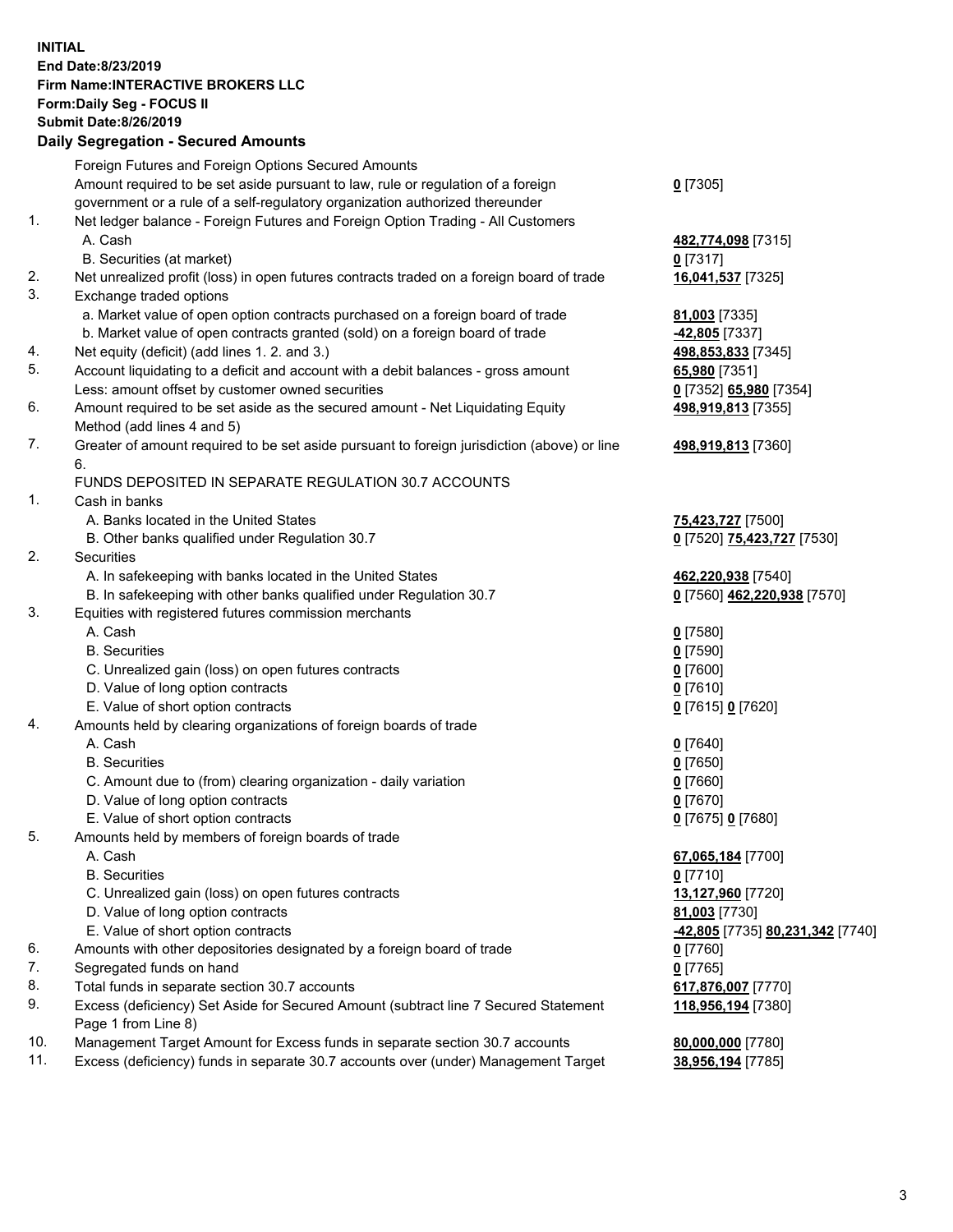**INITIAL End Date:8/23/2019 Firm Name:INTERACTIVE BROKERS LLC Form:Daily Seg - FOCUS II Submit Date:8/26/2019 Daily Segregation - Segregation Statement** SEGREGATION REQUIREMENTS(Section 4d(2) of the CEAct) 1. Net ledger balance A. Cash **4,225,120,748** [7010] B. Securities (at market) **0** [7020] 2. Net unrealized profit (loss) in open futures contracts traded on a contract market **-86,613,523** [7030] 3. Exchange traded options A. Add market value of open option contracts purchased on a contract market **284,310,871** [7032] B. Deduct market value of open option contracts granted (sold) on a contract market **-277,710,806** [7033] 4. Net equity (deficit) (add lines 1, 2 and 3) **4,145,107,290** [7040] 5. Accounts liquidating to a deficit and accounts with debit balances - gross amount **1,266,432** [7045] Less: amount offset by customer securities **0** [7047] **1,266,432** [7050] 6. Amount required to be segregated (add lines 4 and 5) **4,146,373,722** [7060] FUNDS IN SEGREGATED ACCOUNTS 7. Deposited in segregated funds bank accounts A. Cash **1,016,128,605** [7070] B. Securities representing investments of customers' funds (at market) **1,982,724,920** [7080] C. Securities held for particular customers or option customers in lieu of cash (at market) **0** [7090] 8. Margins on deposit with derivatives clearing organizations of contract markets A. Cash **6,542,163** [7100] B. Securities representing investments of customers' funds (at market) **1,343,496,617** [7110] C. Securities held for particular customers or option customers in lieu of cash (at market) **0** [7120] 9. Net settlement from (to) derivatives clearing organizations of contract markets **-8,015,586** [7130] 10. Exchange traded options A. Value of open long option contracts **284,322,112** [7132] B. Value of open short option contracts **-277,851,517** [7133] 11. Net equities with other FCMs A. Net liquidating equity **0** [7140] B. Securities representing investments of customers' funds (at market) **0** [7160] C. Securities held for particular customers or option customers in lieu of cash (at market) **0** [7170] 12. Segregated funds on hand **0** [7150] 13. Total amount in segregation (add lines 7 through 12) **4,347,347,314** [7180] 14. Excess (deficiency) funds in segregation (subtract line 6 from line 13) **200,973,592** [7190] 15. Management Target Amount for Excess funds in segregation **155,000,000** [7194] **45,973,592** [7198]

16. Excess (deficiency) funds in segregation over (under) Management Target Amount Excess